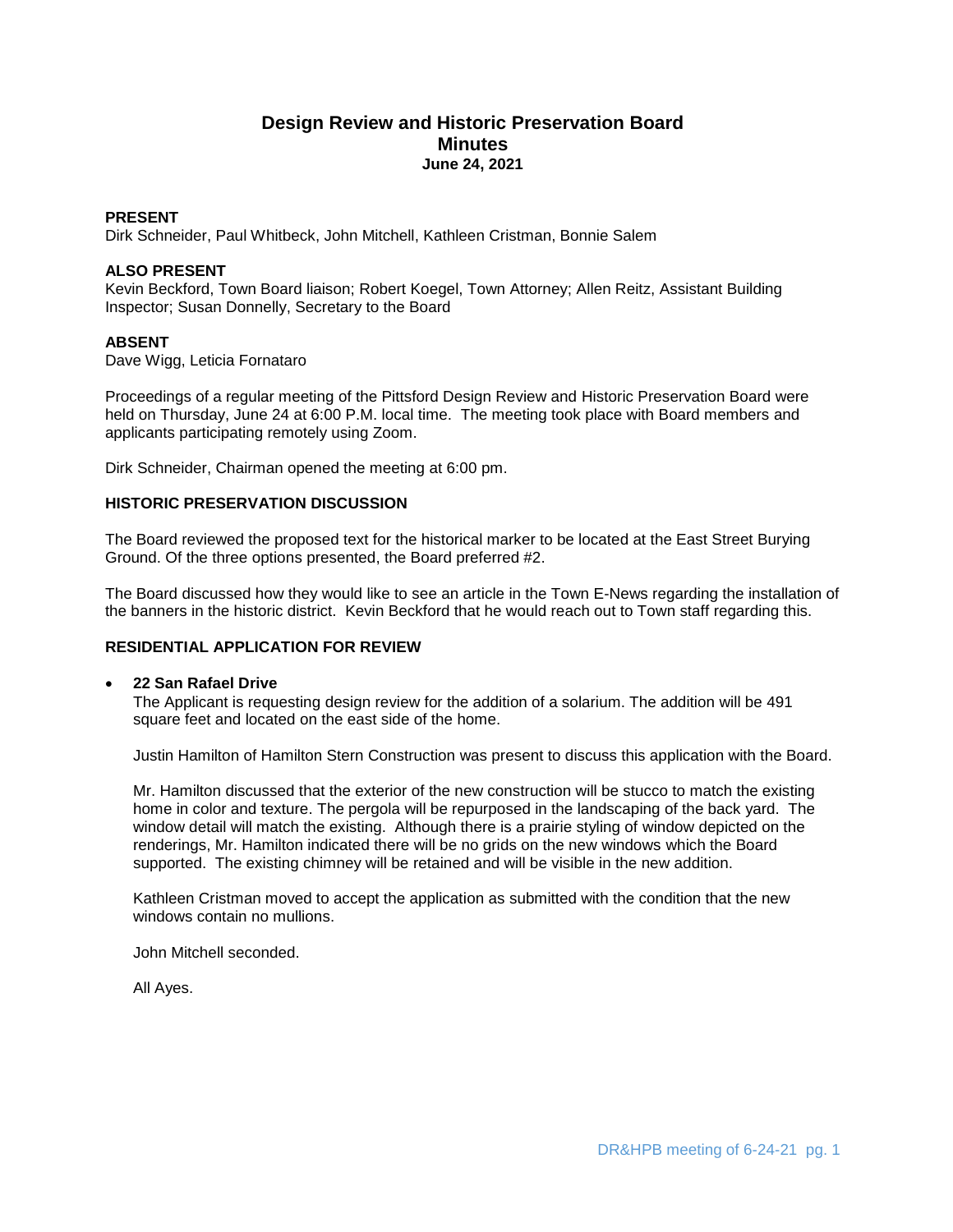#### **33 Split Rock Road**

The Applicant is requesting design review for the second story addition. The approximately 550 square foot addition will be located above the existing garage and will be utilized as a studio.

The architect for the project, Mark Muller, was present.

Mr. Muller indicated that the siding, trim and windows would match the existing on the home.

The new windows on the back of the house will be the same size.

Bonnie Salem moved to accept the application as submitted.

Paul Whitbeck seconded.

All Ayes.

#### **RESIDENTIAL APPLICATION FOR REVIEW - NEW**

#### **9 Black Wood Circle**

The Applicant is requesting design review for the construction of a one story single family home. The home will be approximately 2013 square feet and will be located in the Wilshire Hills Subdivision.

Larry Frazer, project manager for Pride Mark Homes was present.

There were no questions from the Board.

John Mitchell moved to accept the application as submitted.

Katheen Cristman seconded.

All Ayes.

#### **33 Escena Rise**

The Applicant is requesting design review for the construction of a one story single family home. The home will be approximately 2327 square feet and located in the Wilshire Hills Subdivision.

Larry Frazer of Pride Mark Homes was present to discuss the application with the Board.

After discussing the bay window on the rendering A-6, the Board had no further questions.

John Mitchell moved to approve the application as submitted.

Kathleen Cristman seconded.

All Ayes.

#### **19 & 21 Skylight Trail**

The Applicant is requesting design review for the proposed construction of a new town home dwelling. The proposed building will consist of 2 attached single family dwellings sharing a common wall. Lot 42 (19 Skylight Trail) will be approximately 1852 sq. ft. and Lot 41 (21 Skylight Trail) will be 2000 sq. ft. The town homes will be located in the new Alpine Ridge Subdivision.

Jeff Brokaw, representing Morrell Builders was present.

The Board expressed concerns that the two submissions for units this evening (19 & 21 Skylight Trail and 27 & 29 Skylight Trail) are very similar in design.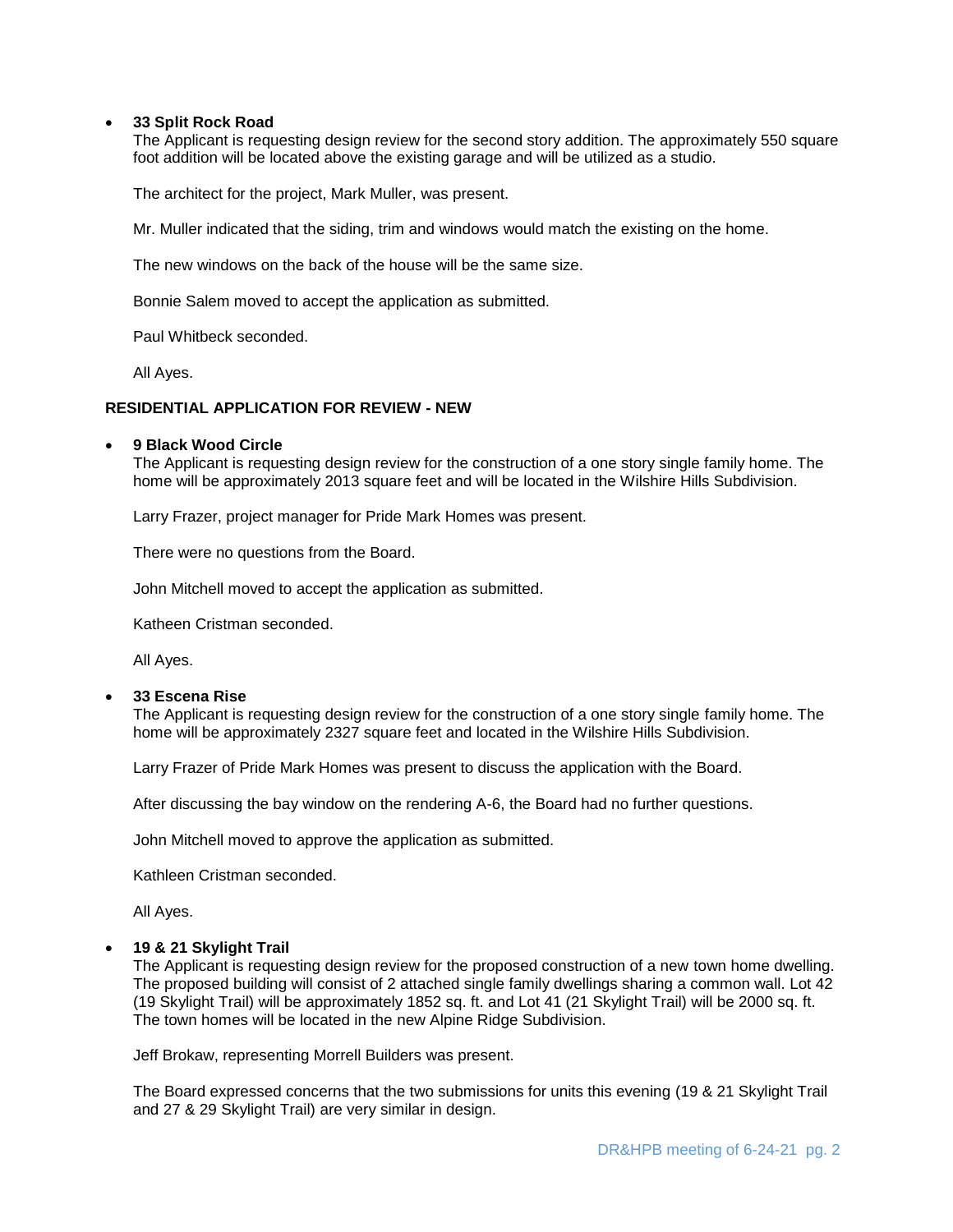It was requested that in the future that Morrell Builders provide photographs with their submissions marked with the house number to provide comparison with what is being proposed.

It was noted that there are three textures on the front façade but this is consistent with the development.

The Board noted that the brackets under the fireplace are needed on the right and left elevation. Also the rendering indicated stone veneer on the left side elevation (A-2) which is not appropriate in that location.

Dirk Schneider moved to approve the application with the conditions of:

- 1. Brackets are added under the fireplace on the right and left elevation.
- 2. Deletion of stone veneer which is indicated on the plans on the left side elevation (A-2).

Bonnie Salem seconded.

All Ayes.

#### **27 & 29 Skylight Trail**

The Applicant is requesting design review for the proposed construction of a new town home dwelling. The proposed building will consist of two attached single family dwellings sharing a common wall. Lot 38 (27 Skylight Trail) will be approximately 1987 sq. ft. and Lot 37 (29 Skylight Trail) will be 2000 sq. ft. The town homes will be located in the new Alpine Ridge Subdivision.

Jeff Brokaw was present to discuss this application with the Board.

This unit is one building apart from the building previously approved. The rear elevation is the same as the previous approved building but there are no neighbors to the rear.

It was noted that there are subtle differences of this unit and the one previously approved and is somewhat mitigated by the color difference and the location on the road.

Kathleen Cristman moved to approve the application as submitted.

Bonnie Salem seconded.

All Ayes.

#### **519 Allens Creek Road**

The Applicant is requesting design review for the addition to Allendale Columbia School. The addition will be approximately 2080 square feet and will be utilized as a class room and childcare room.

Joe Ferrari of HBT Architects was present.

Mr. Ferrari discussed that the brick is no longer made but they are working on blending bricks to match what is currently on the building. The existing vinyl siding will be matched.

Paul Whitbeck moved to accept the application as submitted.

John Mitchell seconded.

All Ayes.